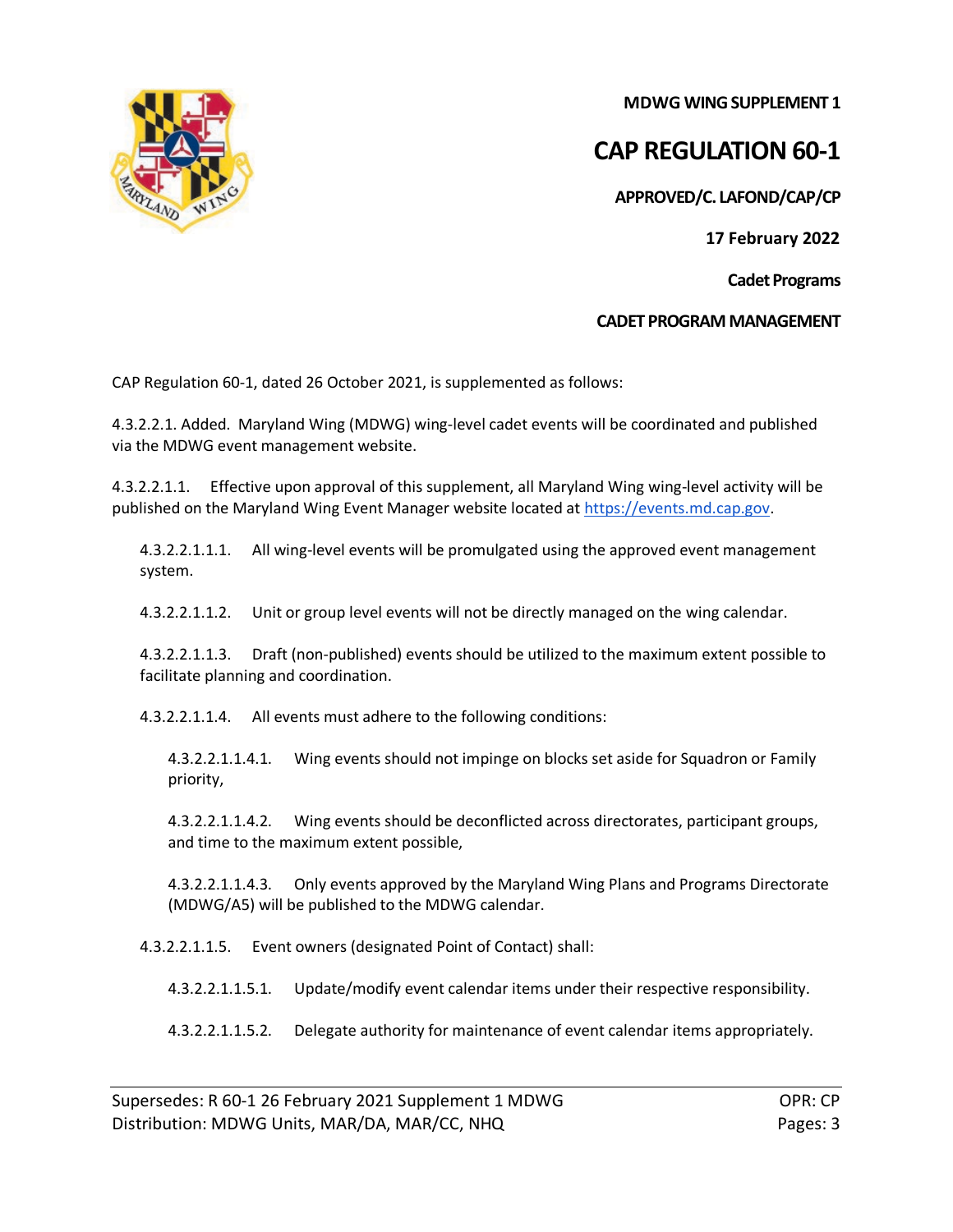4.3.2.2.1.1.5.3. Maximize use of event management features like sign-ups, attendance, and debriefs.

4.3.2.2.1.1.5.4. To the maximum extent possible, all event details should be updated in the event management system no later than two (2) weeks prior to the first event activity, which may be:

4.3.2.2.1.1.5.4.1. Sign-up deadlines, 4.3.2.2.1.1.5.4.2. Fee remission deadlines, 4.3.2.2.1.1.5.4.3. Form submission deadlines, 4.3.2.2.1.1.5.4.4. Staff preparatory activities, or 4.3.2.2.1.1.5.4.5. Event execution.

4.3.2.2.1.1.6. Recurring actions:

4.3.2.2.1.1.6.1. Annually, no later than 30 June, MDWG Staff shall populate DRAFT events in the calendar for the coming fiscal year.

4.3.2.2.1.1.6.2. Annually, no later than 31 July, the MDWG/A5 shall deconflict DRAFT event submissions and finalize the event framework for the coming fiscal year.

4.3.2.2.1.1.6.3. Monthly, no later than the first week of the month, the MDWG/A5 shall finalize event publications for the following month.

4.3.2.2.1.1.6.4. Monthly, the MDWG/A5 shall review the events for the upcoming quarter and deconflict as required.

4.3.2.2.1.2. Information and training regarding operation and management of sites and events shall be provided.

4.3.2.2.1.2.1. The system user guide is located at: [https://github.com/cap-md089/evmplus](https://github.com/cap-md089/evmplus-guides/wiki)[guides/wiki.](https://github.com/cap-md089/evmplus-guides/wiki)

4.3.2.2.1.2.2. Training shall be conducted periodically.

4.3.2.2.1.2.3. Training presentations should be made available for unscheduled viewing.

4.3.2.2.1.3. Event manager functionality for units shall be made available to MDWG subordinate units upon request of the unit commander or designated representative. The use of this event management system at the unit level by MDWG units is encouraged and will be managed by the unit.

> WES LAPRE, Colonel, CAP Commander